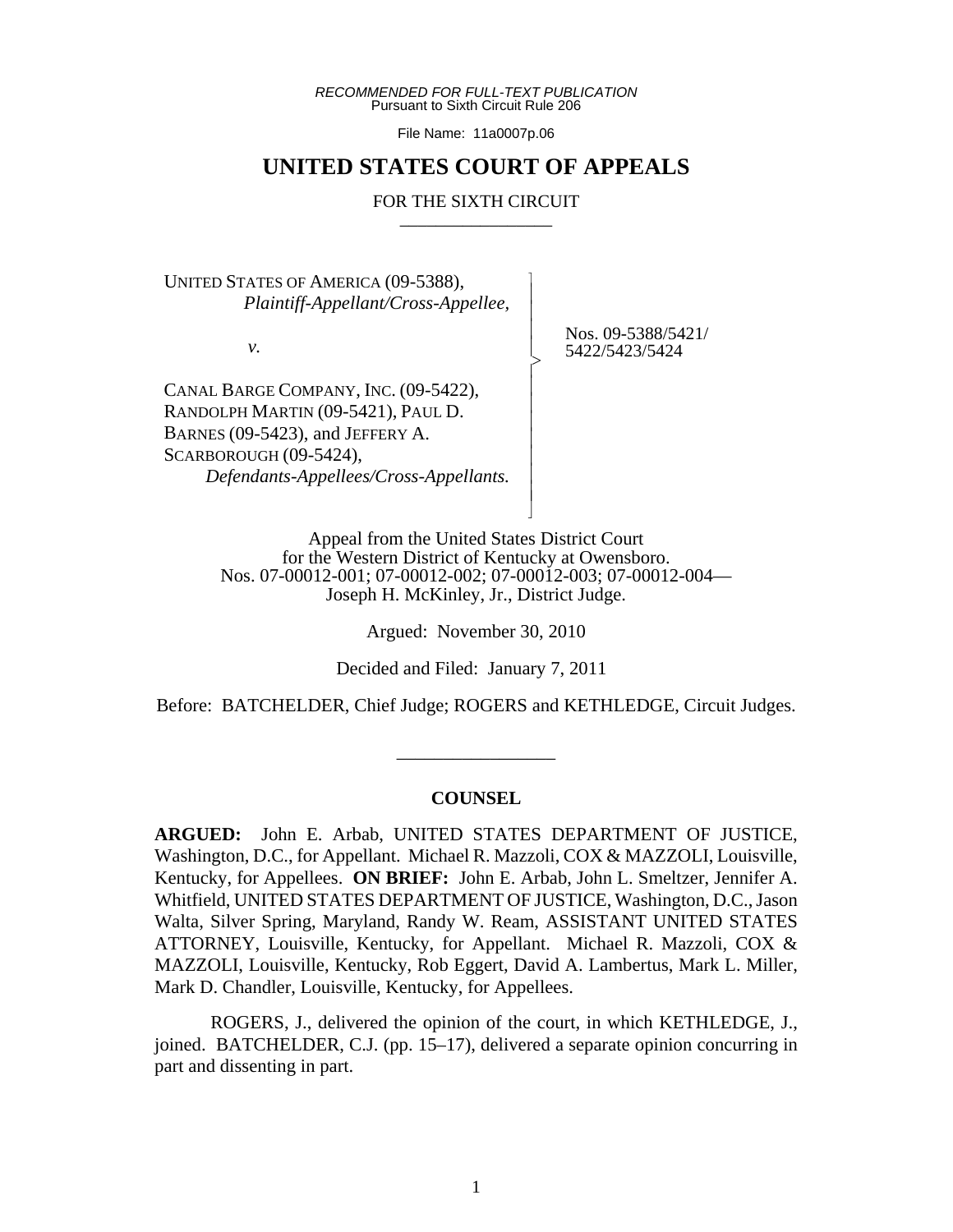# **OPINION \_\_\_\_\_\_\_\_\_\_\_\_\_\_\_\_\_**

**\_\_\_\_\_\_\_\_\_\_\_\_\_\_\_\_\_**

ROGERS, Circuit Judge. This case presents a question of venue, specifically, the appropriate district in which to prosecute a charge of willful failure to "immediately notify" the Coast Guard of a "hazardous condition" aboard a vessel. 33 U.S.C.  $\S$  1232(b)(1); 33 C.F.R.  $\S$  160.215. The crime is a continuing offense rather than a point-in-time offense, and therefore the location of the crime continued into the Western District of Kentucky as the vessel in question proceeded from the Mississippi River to the Ohio. The district court in this case therefore erred in acquitting defendants on the ground that there was no criminal venue in the Western District of Kentucky.

#### I

On June 16, 2005, a barge carrying 400,000 gallons of benzene down the Mississippi River sprang a leak near St. Louis, Missouri. The barge was owned by Canal Barge and was being operated under a contract with Conoco Phillips to transport the benzene from Wood Island, Illinois, to Catlettsburg, Kentucky. When the leak was discovered, Jeffery Scarborough, a Canal Barge employee and the pilot of the barge's towboat, instructed deckhands to try sealing the leak by rubbing a bar of soap over the crack. Scarborough telephoned Paul Barnes, the port captain in the company's Belle Chase, Louisiana, office, who directed Scarborough to apply a temporary epoxy patch. With the help of deckhands, Scarborough succeeded in temporarily securing the leak. Captain Randy Martin, who had been off duty and asleep when the leak was first discovered, assumed control of the towboat later in the afternoon.

The epoxy patch held for about four days. During that time, the barge was transferred to a towboat owned by a different company on June 20, near Cairo, Illinois, at the confluence of the Mississippi and Ohio Rivers, and continued onto the Ohio River. On June 20, while the barge continued up the Ohio River, the epoxy patch failed. The captain of the new towboat notified the Coast Guard office in Louisville, Kentucky, and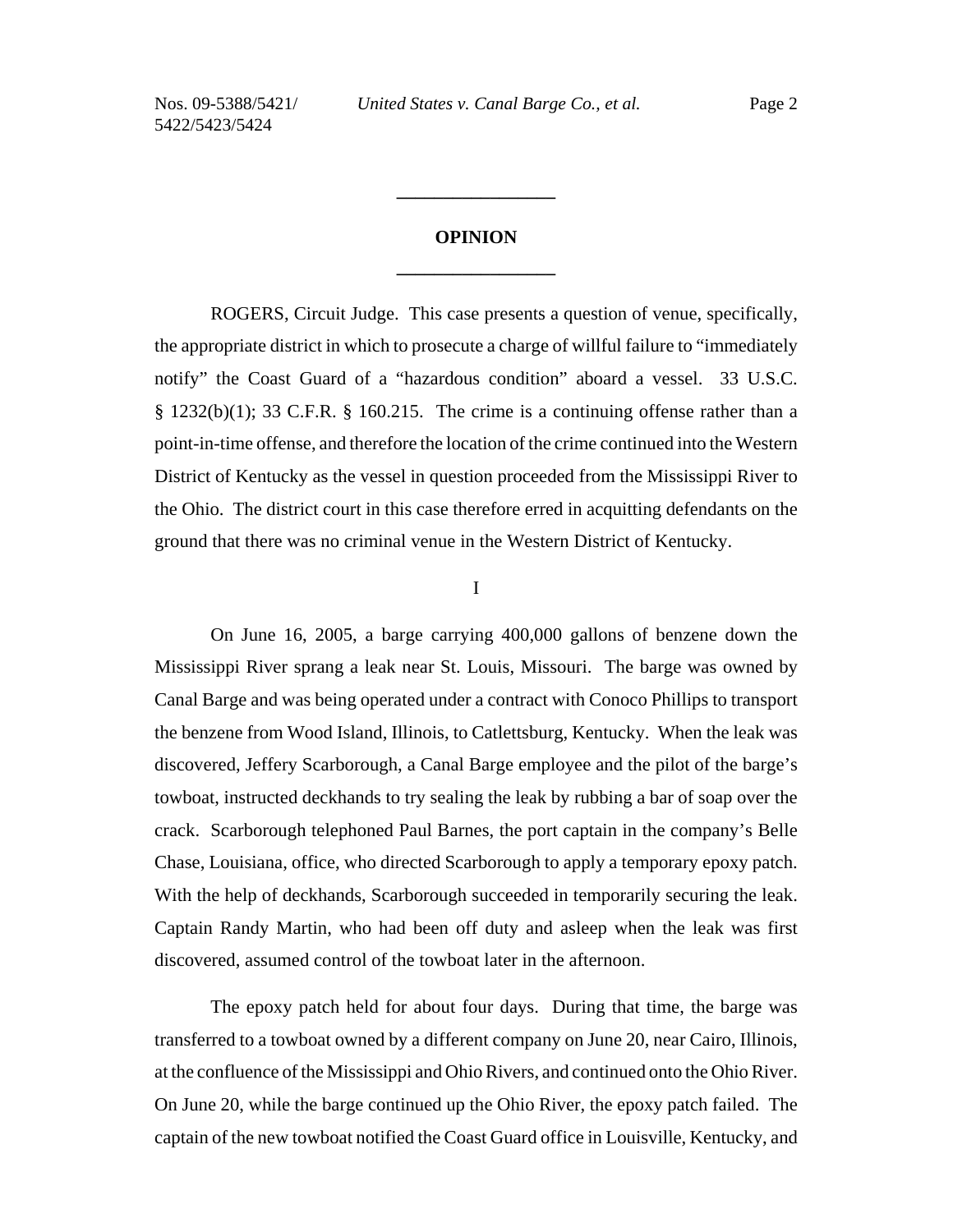the barge was dropped at a fleeting area near Mount Vernon, Indiana, where environmental crews cleaned the benzene from the barge's deck and permanently repaired the leak.

A three-count indictment filed two years later in the Western District of Kentucky charged Canal Barge, Scarborough, Barnes, and Martin with: (1) conspiracy to violate the Ports and Waterways Safety Act; (2) violation of the PWSA; and (3) negligent violation of the Clean Water Act.**<sup>1</sup>** After a two-week trial, the defendants moved for a judgment of acquittal, arguing that the government had failed to prove that venue was proper in the Western District of Kentucky. The district court reserved ruling on the motion, and the jury returned a guilty verdict on Count 2, but acquitted the defendants of the remaining two counts.

Defendants then renewed their motion for a judgment of acquittal on the ground of improper venue. The defendants also argued that the government had failed to introduce sufficient evidence that the proper Coast Guard office in St. Louis was not notified of the June 16 leak, and sufficient evidence that the defendants' violation of the PWSA was knowing and willful. In the alternative, the defendants argued that they were entitled to a new trial because their convictions were against the weight of the evidence. Additionally, Martin moved separately for a judgment of acquittal, arguing that the government did not show that a hazardous condition existed on the barge while he was in charge of the vessel, and Canal Barge moved separately for a judgment of acquittal, contending that the government failed to prove that a Canal Barge employee violated the PWSA with the intent to benefit the company.

On November 25, 2008, the district court granted the defendants' motion, concluding that the PWSA violation was a point-in-time offense that was complete at the

<sup>&</sup>lt;sup>1</sup> Count 2 of the indictment alleged that "[o]n or about June 16, 2005, and continuing thereafter until on or about June 20, 2005, in the Western District of Kentucky, Henderson County, Kentucky, and elsewhere, defendants Canal Barge Company, Inc., Paul D. Barnes, Jeffery A. Scarborough, and Randolph Martin, each aided and abetted by the other, knowing of a hazardous condition aboard a vessel, . . . knowingly and willfully failed to immediately notify the nearest Coast Guard Marine Safety Office of a hazardous condition" in violation of 33 U.S.C.  $\S$  1232(b)(1) and 33 C.F.R.  $\S$  160.215.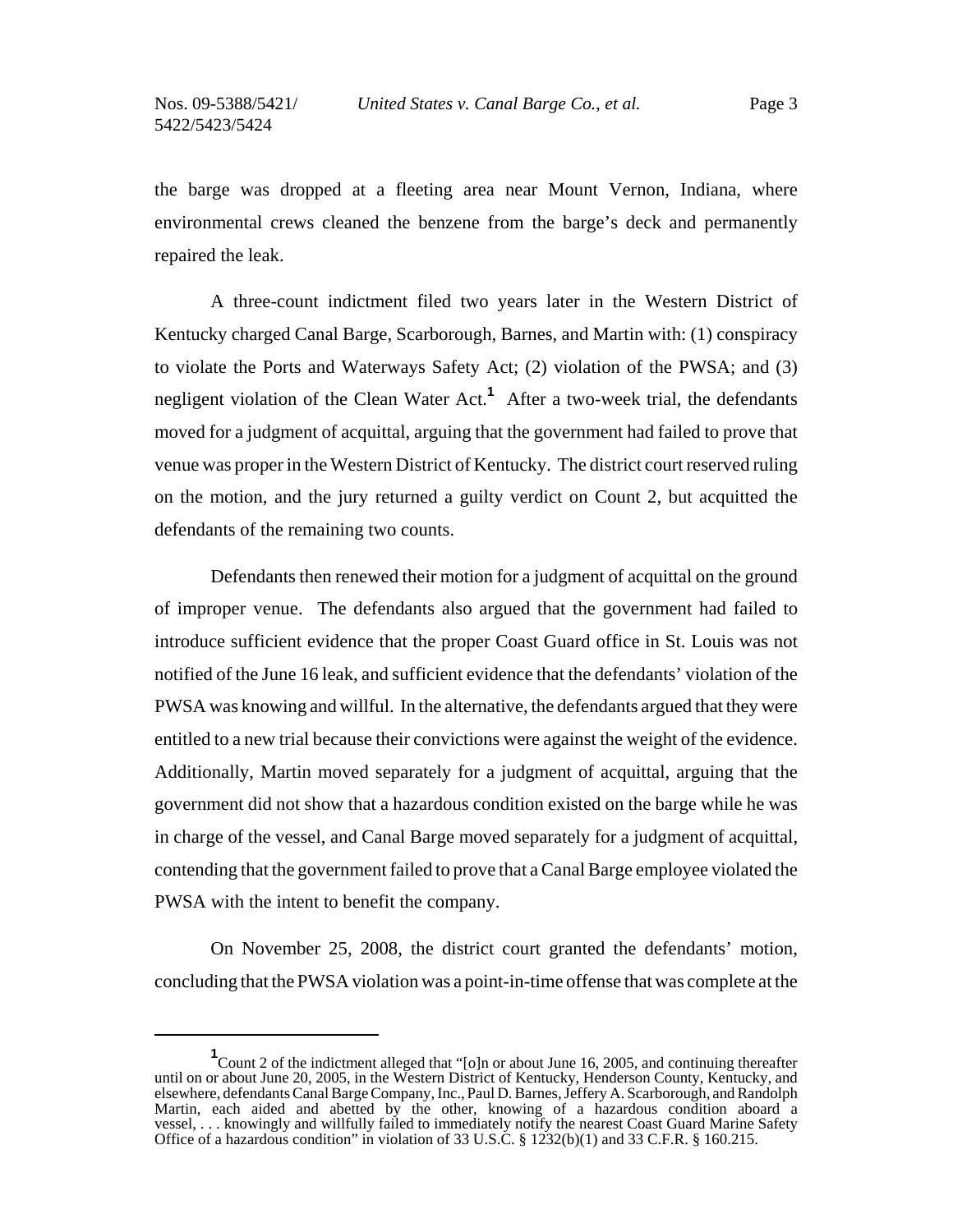time the defendants failed to immediately notify the Coast Guard of the hazardous condition, which occurred on the Mississippi River prior to entry into the Western District of Kentucky. The district court denied all of the defendants' remaining motions.

On appeal, the government argues that the district court erred in granting the defendants' post-verdict motion for judgment of acquittal for lack of proper venue, because the defendants' PWSA violation is a continuing offense under 18 U.S.C. § 3237(a) ¶ 1. In the alternative, the government argues that the PWSA violation is an offense "involving . . . transportation in interstate . . . commerce" under 18 U.S.C.  $\S 3237(a) \P 2$ .

The defendants cross-appeal the district court's denial of their motion for judgment of acquittal on the remaining grounds, arguing that the government failed to prove that the defendants did not immediately notify the nearest Coast Guard office of the June 16 leak, and that the government failed to prove the elements of knowledge and willfulness. The defendants also argue that the district court abused its discretion in denying their motion for a new trial. Finally, both Martin and Canal Barge appeal the denial of their separate motions for judgment of acquittal for the reasons advanced in the district court.

II

The defendants' failure to immediately report a hazardous condition aboard the barge was a continuing offense because the duty to report continued from the time the leak was discovered on June 16 until the Coast Guard was notified on June 20. Because the barge continued moving until the unreported hazardous condition was in the Western District of Kentucky, the PWSA violation occurred in part in the Western District of Kentucky. Venue was therefore proper in that district under 18 U.S.C. § 3237(a) ¶ 1.

For venue purposes in federal criminal cases, Congress has the power to create a "continuing offense" by defining "the locality of a crime [to] extend over the whole area through which force propelled by an offender operates." *United States v. Johnson*,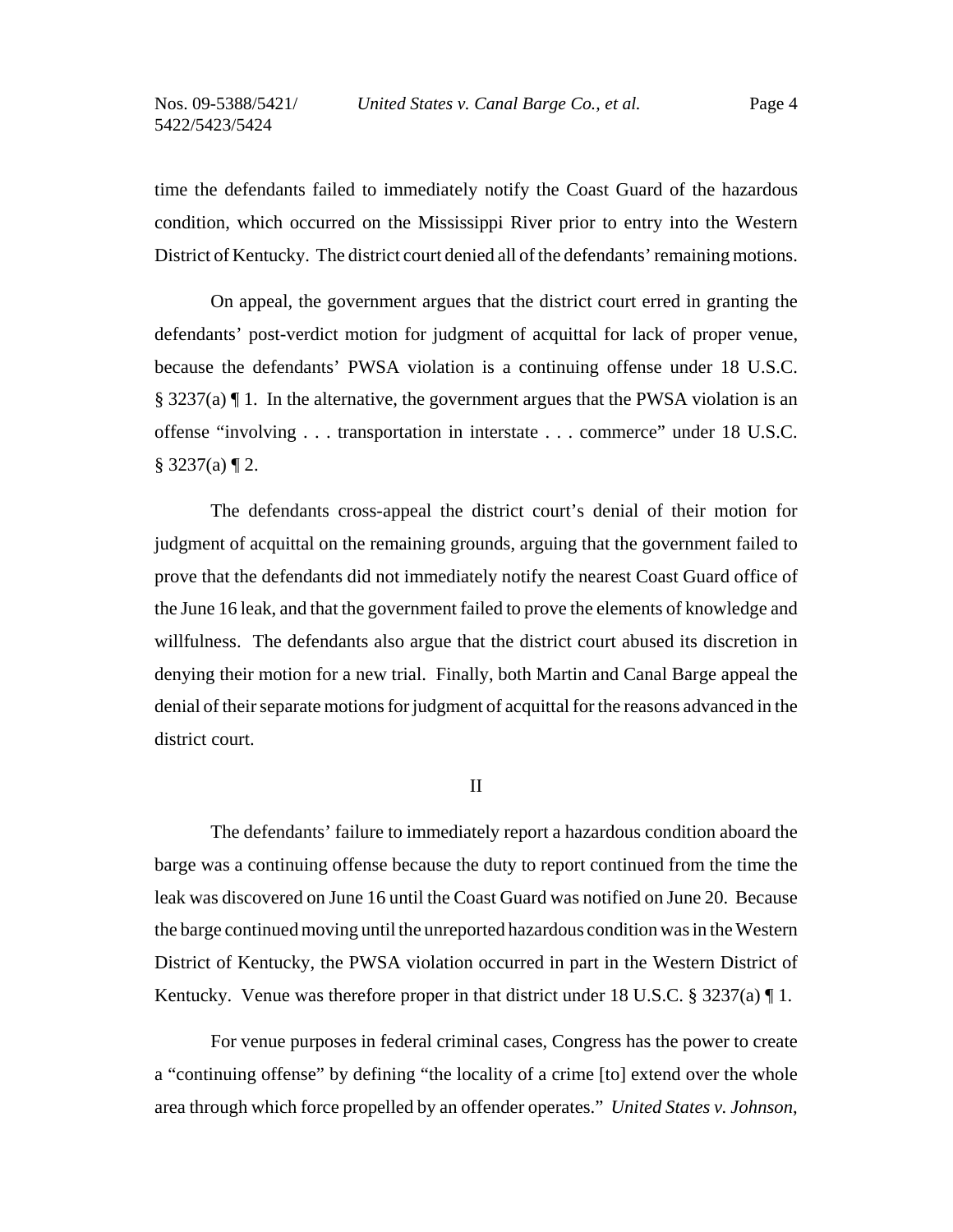323 U.S. 273, 274 (1944). Because the PWSA does not specifically define venue for criminal prosecutions, we look to the catch-all venue provision, which covers situations where the elements of the offense are committed in more than one district. 18 U.S.C. § 3237(a). The catch-all statute states in part:

(a) Except as otherwise expressly provided by enactment of Congress, any offense against the United States begun in one district and completed in another, or committed in more than one district, may be inquired of and prosecuted in any district in which such offense was begun, continued, or completed.

18 U.S.C. § 3237(a) ¶ 1. This provision applies on its face if the offense was "continued" on the Ohio River, which at the relevant point is entirely in the Western District of Kentucky.

The offense in this case was so "continued." The criminal violation is the willful and knowing violation of a Coast Guard regulation promulgated under the PWSA, 33 U.S.C. § 1232(b)(1), that in turn requires:

Whenever there is a hazardous condition either aboard a vessel or caused by a vessel or its operation, the owner, agent, master, operator, or person in charge shall immediately notify the nearest Coast Guard Sector Office or Group Office.

33 C.F.R. § 160.215. The time for complying with this obligation clearly starts "immediately," which means that any delay is against the regulation. Contrary to the interpretation urged by the defendant and accepted by the district court, however, the "immediate" start of the obligation does not mean that the obligation ceases as soon as there has been some delay in reporting. The natural reading of the regulation, instead, is that the obligation to report starts immediately when the relevant actor has the relevant knowledge, and continues at least until a report is made or the Coast Guard otherwise becomes aware of the condition. Stated differently, the purpose of the word "immediately" is simply to preclude a defense that the duty was discharged by giving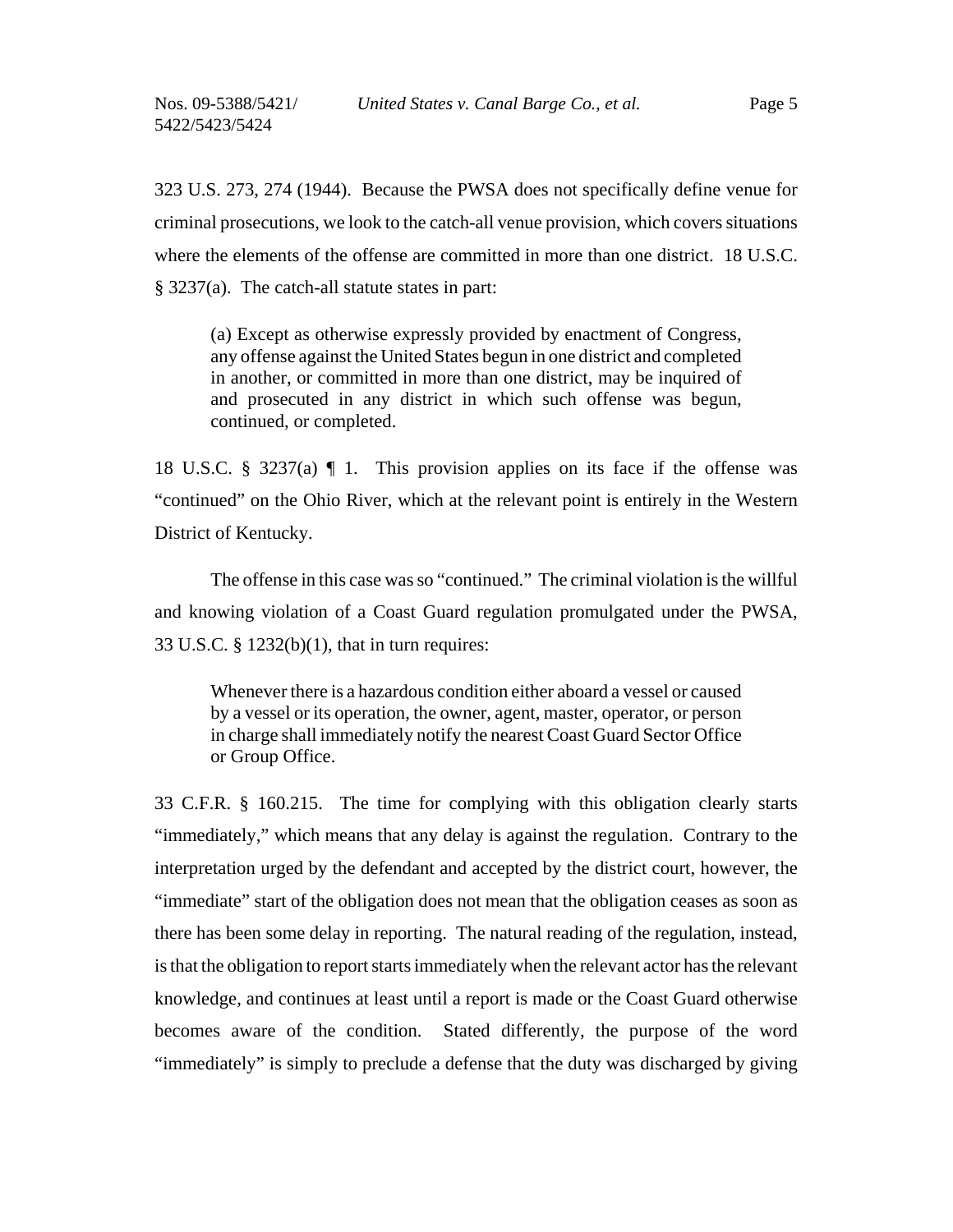notice several hours—or in this case, days—after the hazard was discovered.**<sup>2</sup>** Under such a natural interpretation of the regulation, venue lay in the Western District of Kentucky in this case.

In addition to being the most textually plausible, this reading of the regulation is also the most sensible. It would frustrate the purpose of the PWSA if the duty to report were not ongoing, because the need to notify the Coast Guard of a hazardous condition does not dissipate over time. The harm from an unreported hazard is more likely to increase rather than to decrease from the continued lack of a report. Moreover, an unreported hazard may cause harm in more than one district. And each district through which a hazard passes has an interest in preventing that hazard from causing injury or environmental damage within the district. *See United States v. Reed*, 773 F.2d 477, 482 (2d Cir. 1985).

While it is certainly true that the crime was complete and chargeable shortly after the leak was discovered on June 16, that does not mean that the crime did not continue for venue purposes once it was sufficiently complete to ground a conviction. A crime can be both complete and continuing for venue purposes. *See United States v. Cores*, 356 U.S. 405 (1958); *United States v. Rodriguez-Moreno*, 526 U.S. 275 (1999). For example, in *Cores*, the Supreme Court held that the crime of "willfully remaining" in the United States after the expiration of a landing permit was a continuing offense. 356 U.S. at 408-09. The defendant argued that the offense was complete the moment the permit expired, and that even if he remained in the United States thereafter, he was no longer committing the offense. *Id.* The Court rejected this argument, explaining that the statutory prohibition against "willfully remaining" in the United States imposed a continuing duty on the defendant to leave the country, and his failure to leave at the moment his permit expired did not exhaust that duty. *See id.*; *see also Rodriguez-Moreno*, 526 U.S. at 280-81. Similarly, the failure to immediately notify the Coast

<sup>&</sup>lt;sup>2</sup>Indeed, the defendants themselves point out in their brief that the purpose of the "immediacy" requirement is to prevent fast-developing crises, like the 1993 Amtrak disaster in which a passenger train plunged off a railroad bridge eight minutes after the bridge was damaged by a passing barge.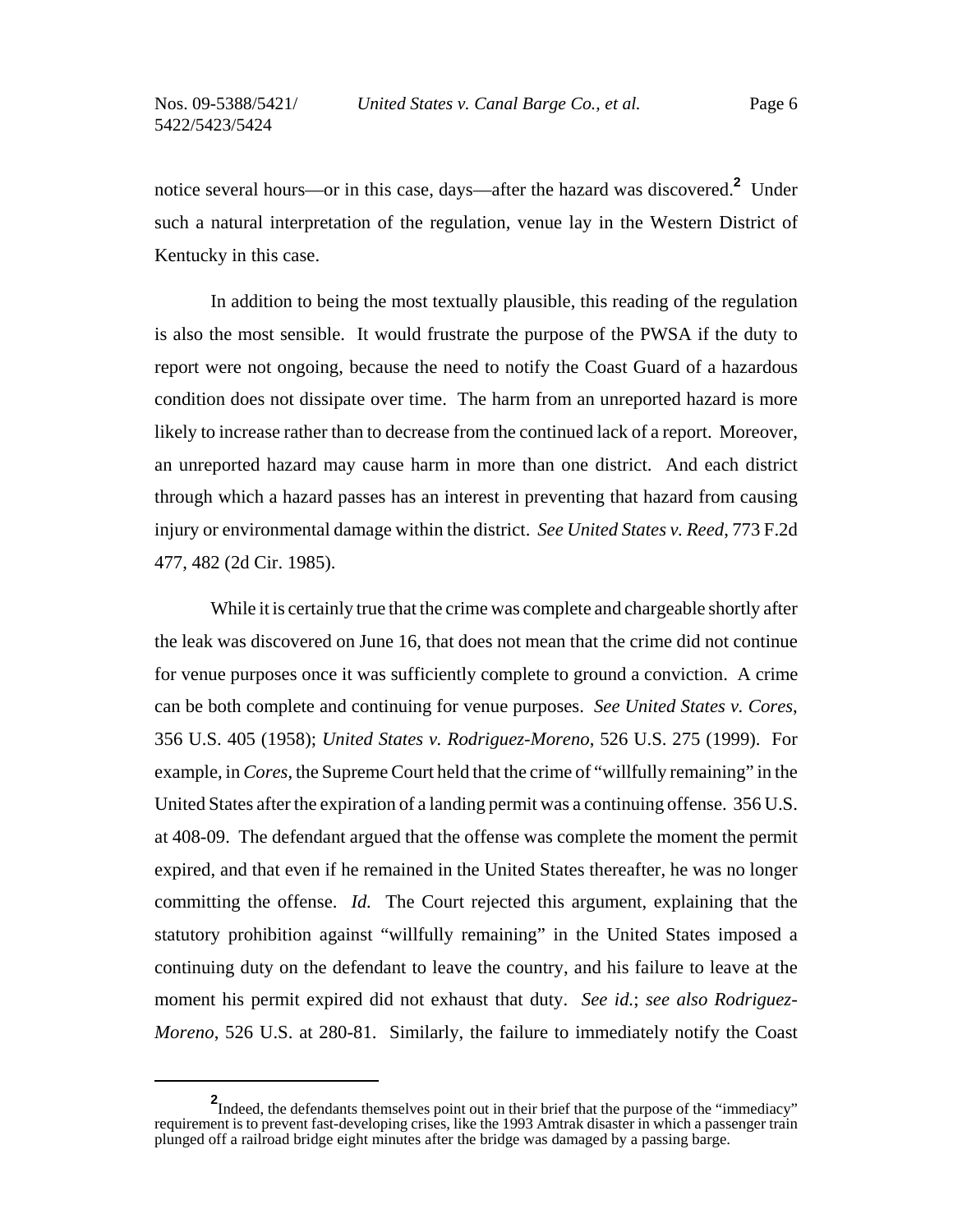Guard of the hazardous condition on June 16 "satisfies the definition of the crime, but it does not exhaust it." *Cores*, 356 U.S. at 409.

The defendants rely on *Toussie v. United States*, 397 U.S. 112 (1969), in which the Supreme Court held that a failure to register for the draft could not be deemed a continuing offense for purposes of the statute of limitations. The defendants also cite *United States v. Del Percio*, 870 F.2d 1090 (6th Cir. 1989), a decision that relied on *Toussie* in holding that the defendants' failure to submit plans and schedules for making plant modifications in violation of the Atomic Energy Act was not a continuing offense for statute of limitations purposes.

These cases are distinguishable because they involve statutes of limitations, not questions of venue. Of course, questions of venue, like statutes of limitations, involve a temporal element. However, the distinction is sensible in light of the different consequences that attach to a determination that a crime is a continuing offense for statute of limitations purposes as opposed to venue purposes. If the crime is deemed to be a continuing offense for venue purposes, the defendant is merely exposed to prosecution in a different district. But if the crime is a continuing offense for statute of limitations purposes, the defendant may be prosecuted after a time at which he would otherwise have no exposure whatsoever. Thus, interpreting a crime as a continuing offense for statute of limitations purposes has more serious consequences than it does in the context of venue. Indeed, the Supreme Court was sensitive to this concern in *Toussie*, observing that construing failure to register for the draft as a continuing offense "could effectively extend the final date for prosecution until as late as 13 years after the crime is first complete." *Toussie*, 397 U.S. at 122. The Court specifically distinguished *Cores* and *Armour Packing Co. v. United States*, 209 U.S. 56 (1908), two cases that dealt with venue and did not involve the statute of limitations. *Toussie*, 397 U.S. at 121.

The defendants also argue that the rule of lenity requires that any ambiguity in the statutory language must be resolved in favor of Canal Barge and its employees. *See United States v. Santos*, 553 U.S. 507, 514 (2008). However, the rule of lenity is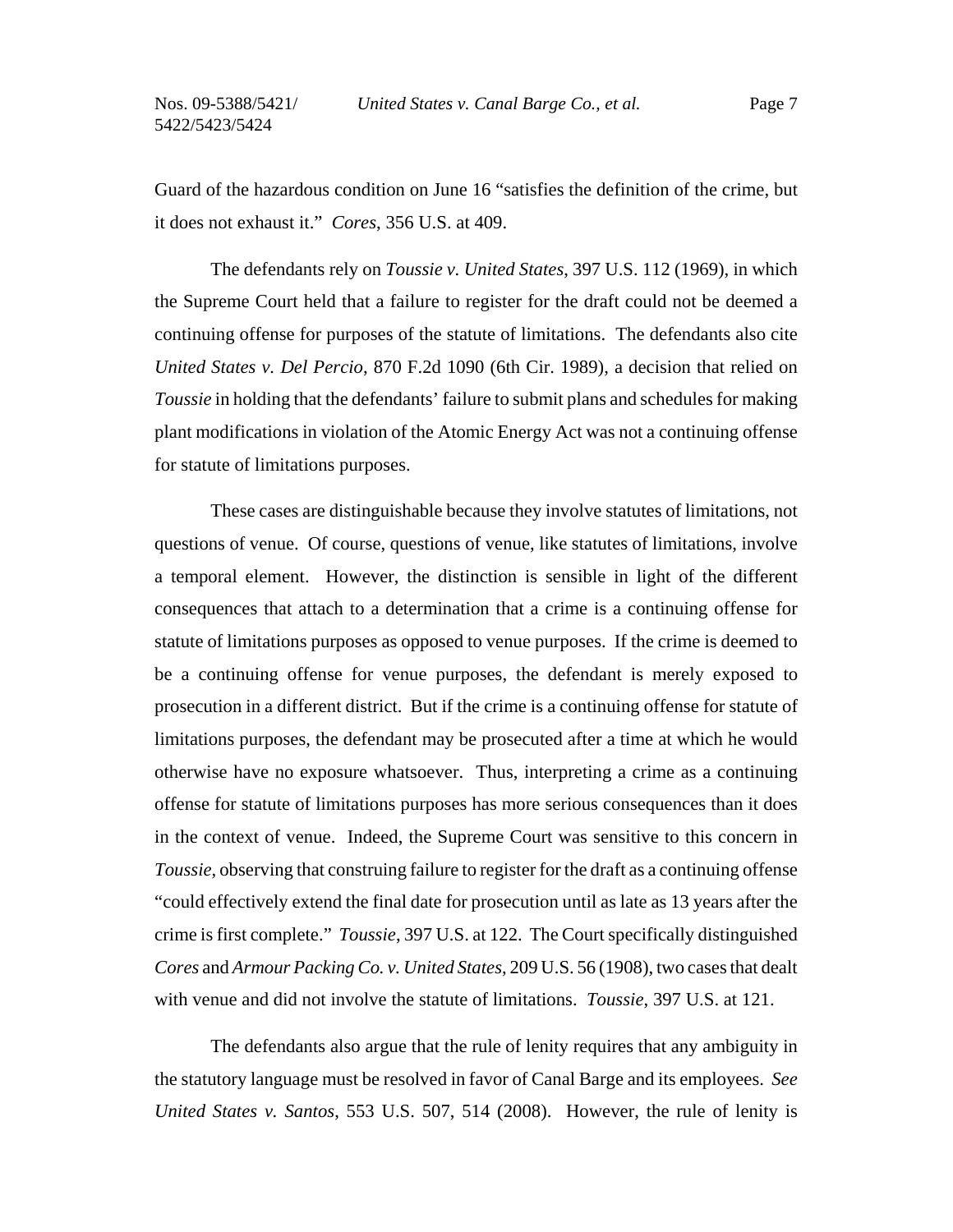typically invoked only when interpreting the substantive scope of a criminal statute or the severity of penalties that attach to a conviction—not the venue for prosecuting the offense. *See, e.g.*, *United States v. R.L.C.*, 503 U.S. 291, 305 (1992); *Bifulco v. United States*, 447 U.S. 381, 387 (1980). *Santos*, the case cited by the defendants, involved a question of the substantive scope of the federal money-laundering statute: whether the term "proceeds" referred to "profits" or the broader "receipts." *See* 553 U.S. at 511-12. Moreover, the rule of lenity is only a tiebreaker of last resort when, "after consulting traditional canons of statutory construction, we are left with an ambiguous statute." *United States v. Shabani*, 513 U.S. 10, 17 (1994). But here the terms of the statute, together with the purpose of the PWSA, leave no ambiguity. "Although the clause might have been more meticulously drafted, the 'grammatical possibility' of a defendant's interpretation does not command a resort to the rule of lenity if the interpretation proffered by the defendant reflects 'an implausible reading of the congressional purpose.'" *Abbott v. United States*, 131 S. Ct. 18, 31 n.9 (2010) (quoting *Caron v. United States*, 524 U.S. 308, 316 (1998)).

Finally, the defendants argue that a narrow reading of whether the crime continued is required by *Johnson*, in which the Supreme Court ruled that:

If an enactment of Congress equally permits the underlying spirit of the constitutional concern for trial in the vicinage to be respected rather than to be disrespected, construction should go in the direction of constitutional policy even though not commanded by it.

323 U.S. at 276. *Johnson* involved the Federal Denture Act, which prohibited "use [of] the mails or any instrumentality of interstate commerce for the purpose of sending or bringing into" a district a set of dentures cast by an unlicensed dentist. The Court used the "constitutional concern for trial in the vicinage" as a tiebreaker against the continuing offense doctrine where the statute was susceptible to two different readings. *Id.* Distinguishing the crime of "sending" from that of "transportation" in another statute, the Court held that venue for illegal sending was limited to the district in which the unlawful dentures were sent, and not where the dentures were received. *Id.* at 277.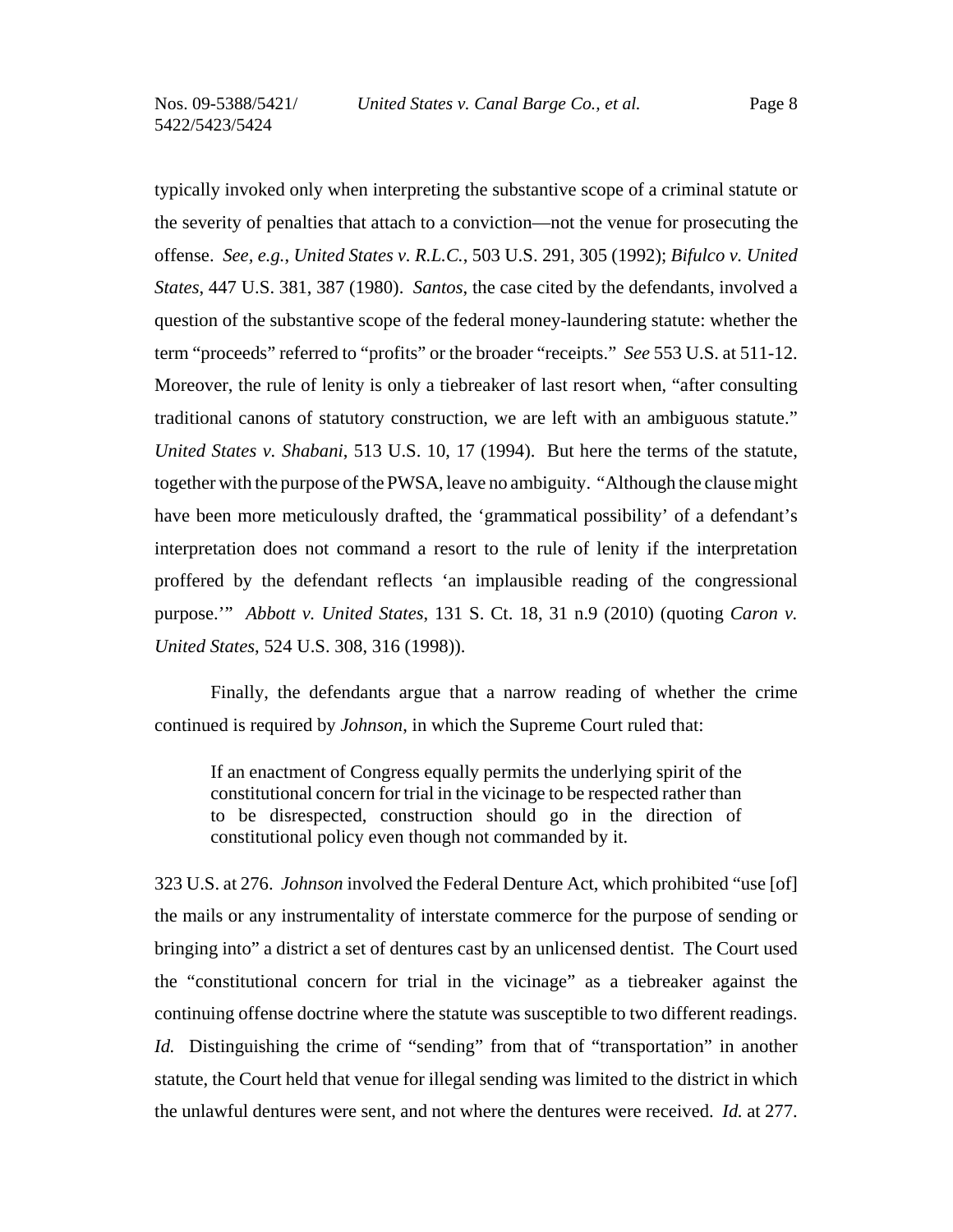Importantly, the Court relied explicitly on the absence of a specifically applicable venue provision. *Id.*

In response to *Johnson*, Congress added the second paragraph of § 3237(a), which "removes all doubt as to the venue of continuing offenses and makes unnecessary special venue provisions except in cases where Congress desires to restrict the prosecution of offenses to particular districts." Revision Notes to 18 U.S.C. § 3237(a). The revision provided that "[a]ny offense involving the use of the mails [or] transportation in interstate . . . commerce . . . is a continuing offense." Although we do not rely directly on that provision in this case, the revision arguably requires a more expansive definition of a continuing offense than that applied in *Johnson*. *But see United States v. Brennan*, 183 F.3d 139, 147 (2d Cir. 1999) (reasoning that the rule of construction announced in *Johnson* retains its general validity notwithstanding the enactment of the second paragraph of  $\S$  3237(a)). Furthermore, cases decided subsequently to both *Johnson* and the enactment of the revised § 3237(a) provision make clear that the Supreme Court does not hesitate to construe a crime as a continuing offense when that is the superior interpretation of the statute. *See Cores*, 356 U.S. at 408-09; *Rodriguez-Moreno*, 526 U.S. at 280-82. Like the rule of lenity, the *Johnson* rule is only a tiebreaker, and it does not overcome the more natural reading of the statute here.

For these reasons, the most sensible characterization of the offense is that the PWSA and 33 C.F.R. § 160.215 proscribe an ongoing failure to report a hazardous condition, making venue proper in the district where the hazardous condition continued unreported.

Because we conclude that the PWSA violation is a continuing offense under 18 U.S.C. § 3237(a) ¶ 1, we need not address the government's alternative theory—that the PWSA violation is an offense "involving . . . transportation in interstate . . . commerce" under the second paragraph of 18 U.S.C. § 3237(a). We also need not determine whether venue might also lie in the district where the nonreporting officer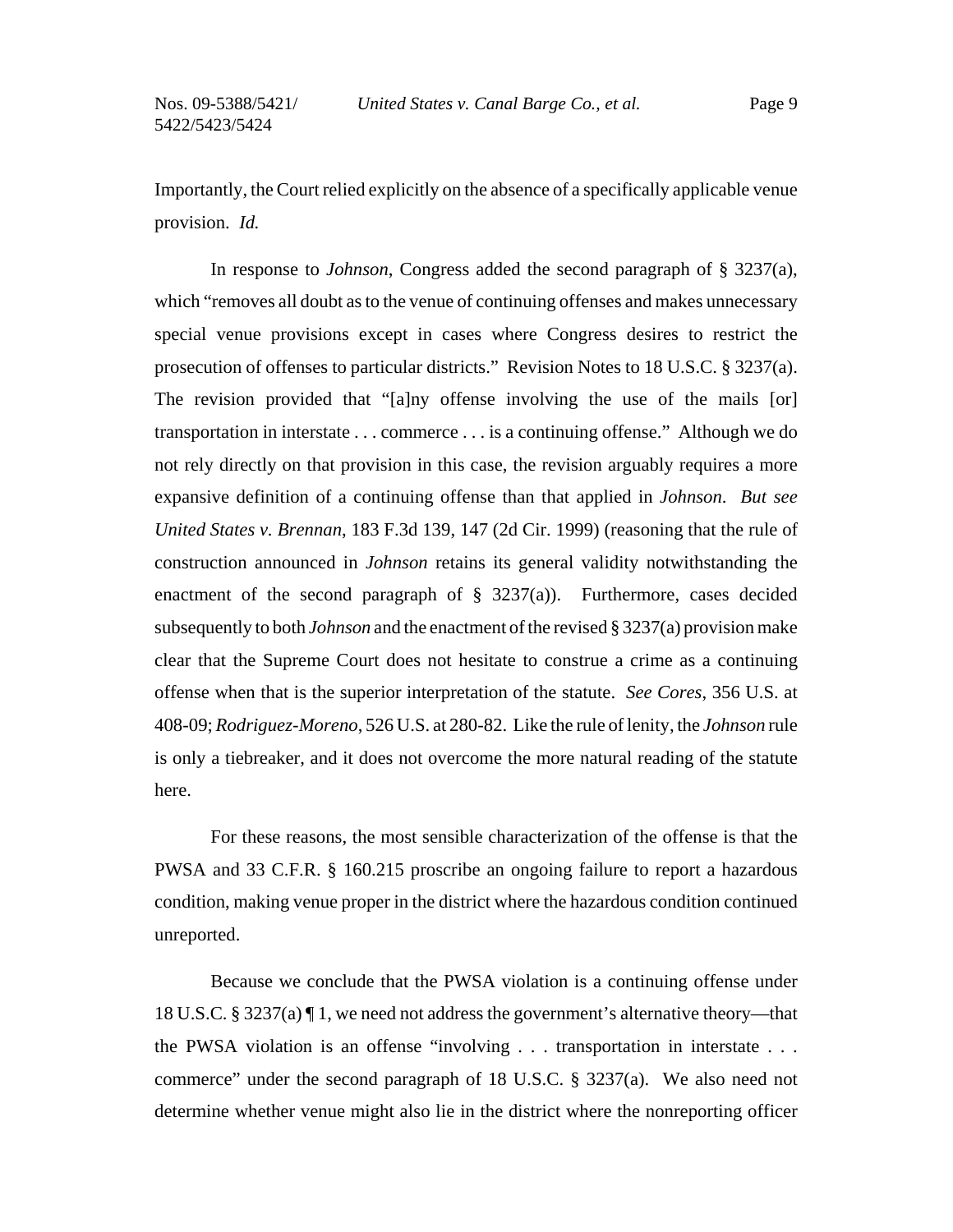was, or where the report was supposed to be received, or where the effects of the unreported hazard may have been felt.

## III

Defendants also cross-appeal the denial of their motions for judgment of acquittal based on insufficiency of the evidence, and their joint motion for a new trial on the ground that the verdict was against the weight of the evidence. Because the judgment of acquittal for improper venue must be vacated, we address the remaining grounds rejected by the district court.

A

Defendants are not entitled to a judgment of acquittal on the remaining grounds presented to the district court because the evidence was sufficient to establish the elements of the PWSA offense beyond a reasonable doubt. "Evidence is sufficient to support a criminal conviction if, after viewing the evidence in the light most favorable to the government, any rational trier of fact could have found the elements of the crime beyond a reasonable doubt." *United States v. Beddow*, 957 F.2d 1330, 1335 (6th Cir. 1992) (citing *Jackson v. Virginia*, 443 U.S. 307, 319 (1979)). "In cases in which we assess the sufficiency of the evidence, we do not weigh the evidence, assess the credibility of the witnesses, or substitute our judgment for that of the jury." *United States v. Wright*, 16 F.3d 1429, 1440 (6th Cir. 1994).

Viewed in the light most favorable to the government, the evidence was sufficient for a jury to find that the defendants failed to notify any Coast Guard office, including the St. Louis office, of the hazardous condition aboard the barge. For example, Officer Robert Moran, a marine inspector from the Coast Guard's Louisville office, testified that he questioned Jay Little, Canal Barge's maintenance superintendent, about "what the reason was – that no Coast Guard, not the Coast Guard in Louisville, any Coast Guard, where the barge had come from, . . . had not been contacted." Robin Mason, a Canal Barge employee who worked in the Belle Chasse office, testified that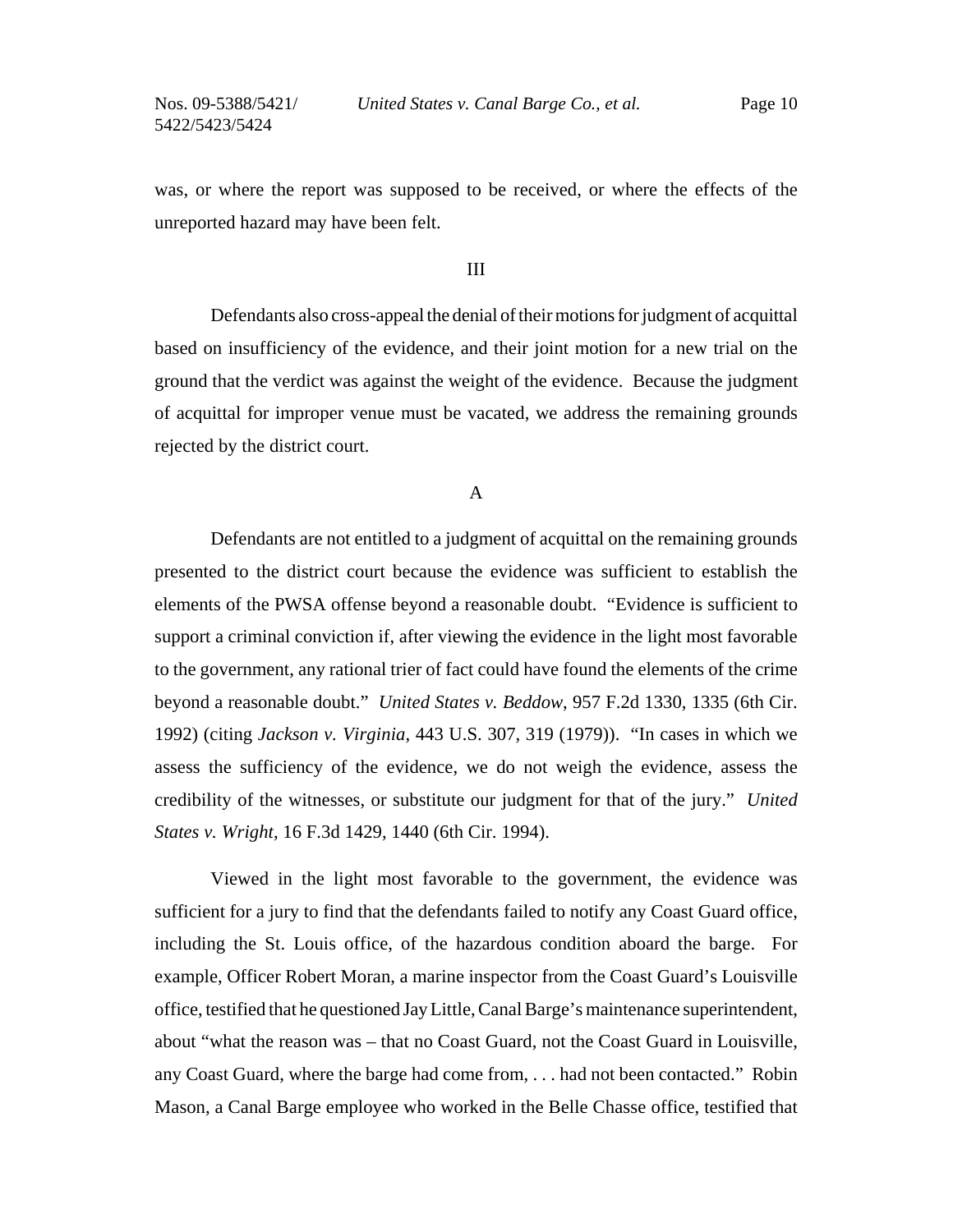she prepared a written "incident report" for the June 16 leak and faxed it to the Coast Guard on June 21, and that she was surprised the leak had not been reported to the Coast Guard before June 21. And Officer Chuck Mellor testified that he reviewed the towboat's "ship log" and found that it did not contain a record of the June 16 leak or any calls to the Coast Guard.

Likewise, the government presented sufficient evidence that the defendants' failure to notify the Coast Guard of the hazardous condition was knowing and willful, instead of a poor judgment call or an honest mistake. First, the government presented evidence that Scarborough, Barnes, and Martin were aware of a hazardous condition aboard the barge.**<sup>3</sup>** The record indicates that the benzene leak was reported to Scarborough around 2:00 pm on June 16; that Scarborough told a deckhand to try sealing the leak with a bar of soap; that Scarborough notified Barnes at the company's headquarters that a leak had been found; and that Barnes instructed Scarborough to apply an epoxy patch to secure the leak. The record also indicates that Barnes thought the temporary repair would enable the company to get the barge to its destination and back before it was permanently repaired. Finally, the record indicates that, around 3:00 pm on June 16, Martin was told that a leak had been found and stopped with a bar of soap; that he was informed later that afternoon that there had been a spill and that the deck crew had inhaled toxic fumes; and that Martin took command of the towboat later in the afternoon.

In addition, the government presented expert testimony that benzene is toxic, highly explosive, and a known human carcinogen; that even a very small leak could be hazardous, because of the risk that it might enlarge over time; and that benzene is an industrial solvent that will break down and dissolve epoxy material. The jury also heard testimony that Scarborough, Barnes, and Martin were all trained maritime shipping

**<sup>3</sup>** The regulations define a hazardous condition as "any condition that may adversely affect the safety of any vessel, bridge, structure, or shore area or the environmental quality of any port, harbor, or navigable waterway of the United States. It may, but need not, involve collision, allision, fire, explosion, grounding, leaking, damage, injury or illness of a person aboard, or manning-shortage." 33 C.F.R.  $$160.204$ .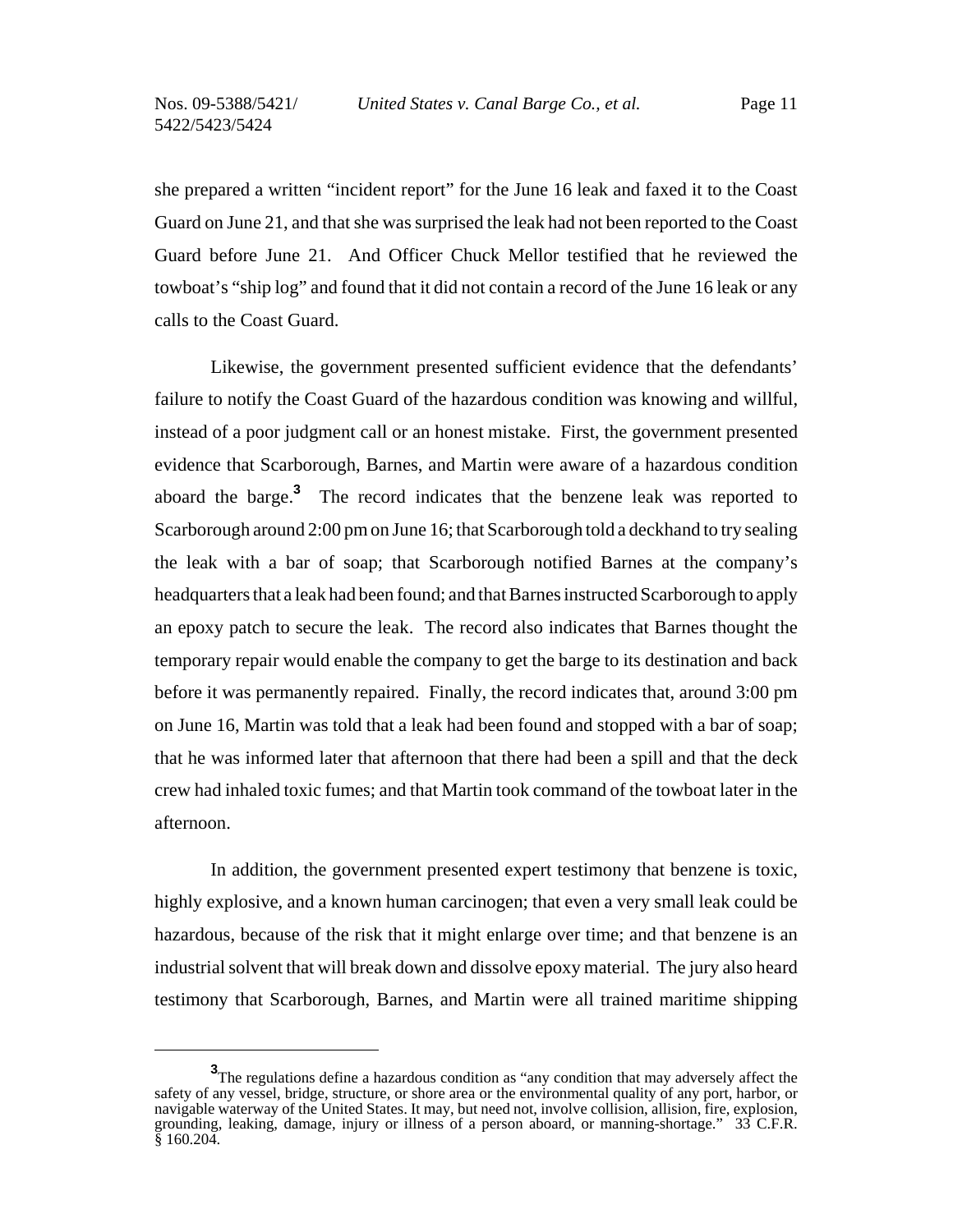professionals with decades of experience on the river. A rational jury could find that all three defendants knew that even a small benzene leak patched with an epoxy material would be a "condition that may adversely affect the safety of any vessel . . . or the environmental quality of any . . . navigable waterway." 33 C.F.R. § 160.204.

Second, the government introduced sufficient evidence that the defendant's failure to immediately notify the Coast Guard was willful. The record indicates that the defendants failed to follow the company's Coast Guard-approved "vessel response plan," which included procedures for a spill or threat of a spill. Another Canal Barge captain, John DeVaux, testified that he had been trained to call the Coast Guard when a spill or threat of spill occurred aboard a barge; that a decision to notify the Coast Guard under these circumstances would not have been "a close call" but rather "dead obvious;" and that there was not a captain in the world who would not have called the Coast Guard in a case like this. The jury also heard evidence that Scarborough and Martin failed to record the leak or the attempted patch in the towboat's ship log, even though they signed off on the log as true. Viewed in the light most favorable to the government, a rational jury could find that Scarborough, Barnes, and Martin were each aware of a hazardous condition aboard the barge, and that their failure to call the Coast Guard was not merely a poor judgment call, but rather a knowing and willful violation of the law.

The district court also properly denied the separate motions for judgment of acquittal filed by Martin and Canal Barge, because, viewed in the light most favorable to the government, the evidence was sufficient for a rational jury to find that both defendants willfully failed to immediately notify the Coast Guard of a hazardous condition aboard the barge.

First, the evidence was sufficient to show that Martin knew of a hazardous condition aboard the barge and willfully failed to immediately notify the Coast Guard. The record shows that Martin was awake at 3:00 pm, about an hour after the leak was discovered; that he was told later that afternoon that there had been a spill and that the deck crew had inhaled toxic fumes; and that he took control of the towboat later in the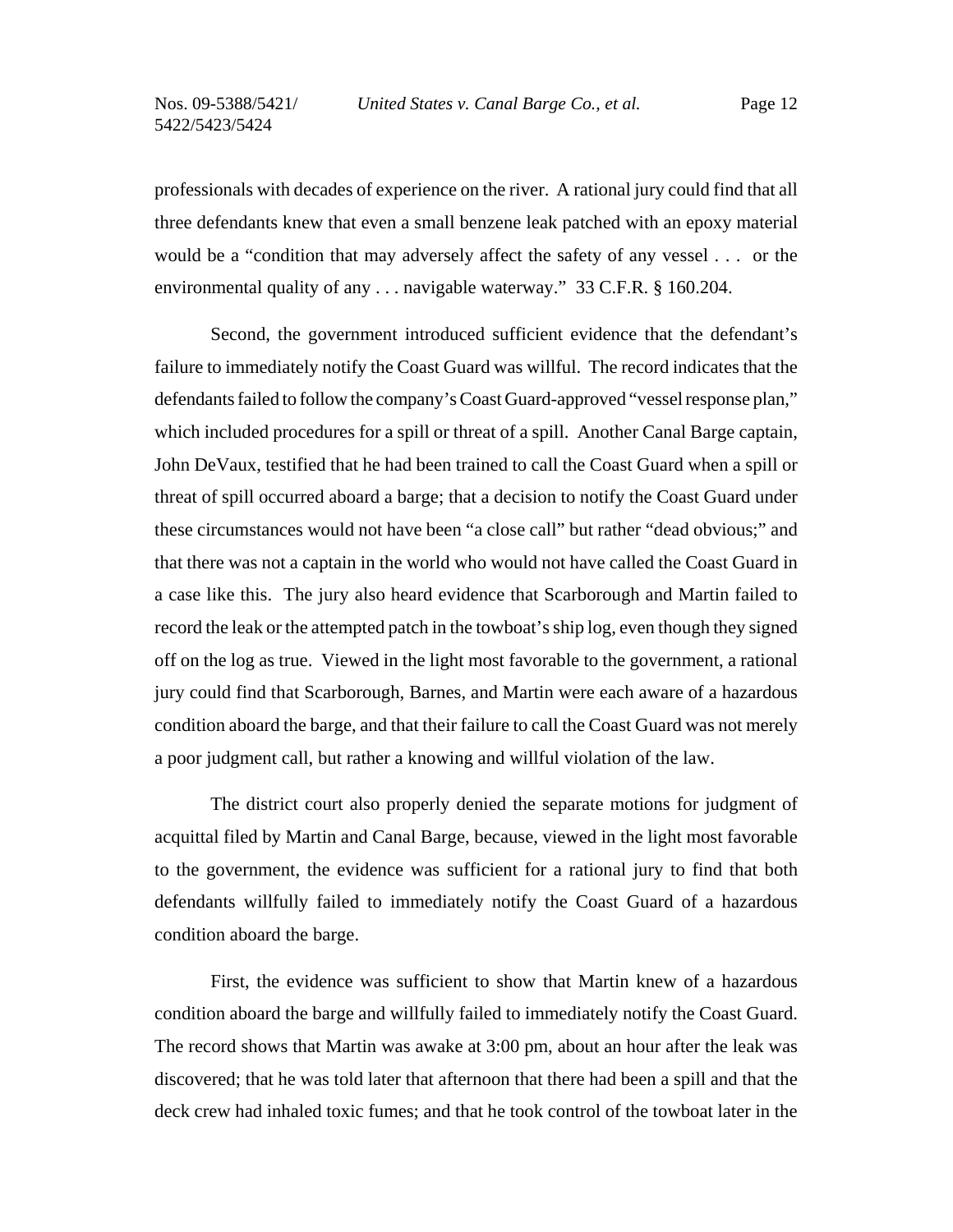Nos. 09-5388/5421/ 5422/5423/5424

afternoon. A rational jury could find that Martin knew of a benzene leak aboard the barge about an hour after it was discovered. As captain of the barge's towboat, Martin was ultimately responsible for notifying the Coast Guard of the leak. And, for the reasons discussed above, there was sufficient evidence for a jury to find that Martin's failure to notify the Coast Guard after learning of the leak was willful.

Second, the evidence was sufficient to show that an employee of Canal Barge failed to immediately notify the Coast Guard with the intent, at least in part, to benefit the company. The district court instructed the jury that to convict a corporate defendant, it must find beyond a reasonable doubt that an agent of the corporation acted with the intent to benefit the corporation. The jury heard testimony that the delay required to offload and permanently repair the barge would have cost Canal Barge time and money. Coast Guard Officer Moran testified that barge companies are concerned with delays because they are costly. And Canal Barge captain Simpson Kemp testified that delays, though normal on the river, cost time and money. Viewing this evidence in the light most favorable to the government, a rational jury could find that one or more Canal Barge employees acted with the intent, at least in part, to benefit the company.

B

The district court also properly concluded that the defendants were not entitled to a new trial; this is because the evidence did not "preponderate[] heavily against the verdict." *United States v. Hughes*, 505 F.3d 578, 593 (6th Cir. 2007). The decision of whether to grant a new trial is committed to the "sound discretion of the trial judge," *United States v. Barlow*, 693 F.2d 954, 966 (6th Cir. 1982), and this discretion should be exercised only in "extraordinary circumstance[s]," *Hughes*, 505 F.3d at 593.

Defendants urge that they are entitled to a new trial because the weight of the evidence does not support a finding of a hazardous condition, and because the evidence does not establish that the defendants' failure to notify the Coast Guard was knowing and willful. The defendants argue that the leak was not a "hazardous condition" because "the product did not get into the water." This was disputed at trial. But even if none of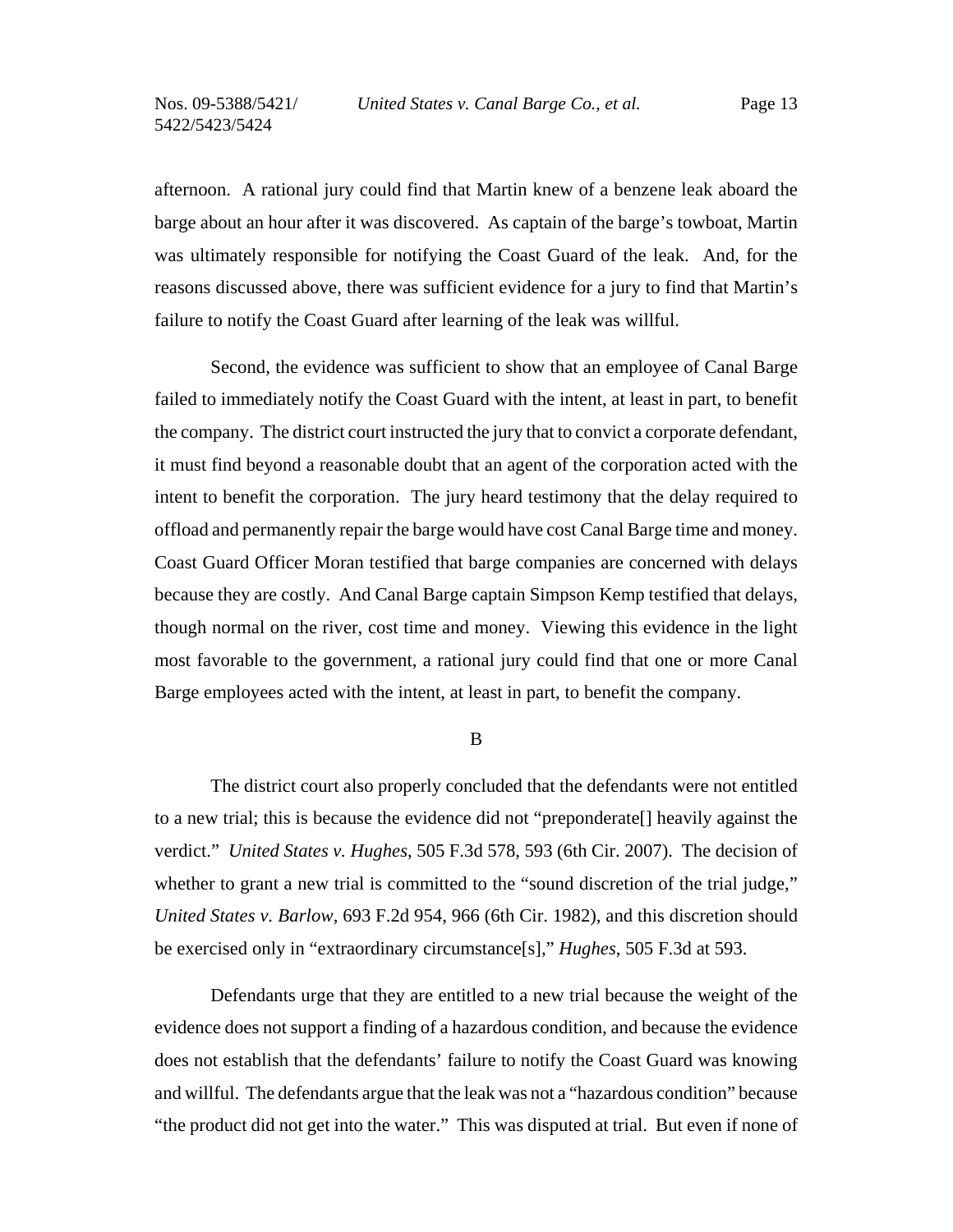the benzene had actually spilled into the river, that was not the only risk presented by the leaking barge. Because benzene is highly explosive, the risk in this case was not just that the liquid would spill overboard and contaminate the river, but that the leaking fuel would ignite and blow up the barge. The district court acted well within its discretion in concluding that the evidence did not preponderate heavily against the jury's finding that a hazardous condition existed aboard the barge on June 16.

 Likewise, for the reasons already discussed, the district court did not abuse its discretion in concluding that the evidence did not preponderate heavily against the jury's finding that the defendants' failure to notify the Coast Guard was knowing and willful.

### IV

We reverse the district court's judgment of acquittal for improper venue, and remand for further proceedings consistent with this opinion.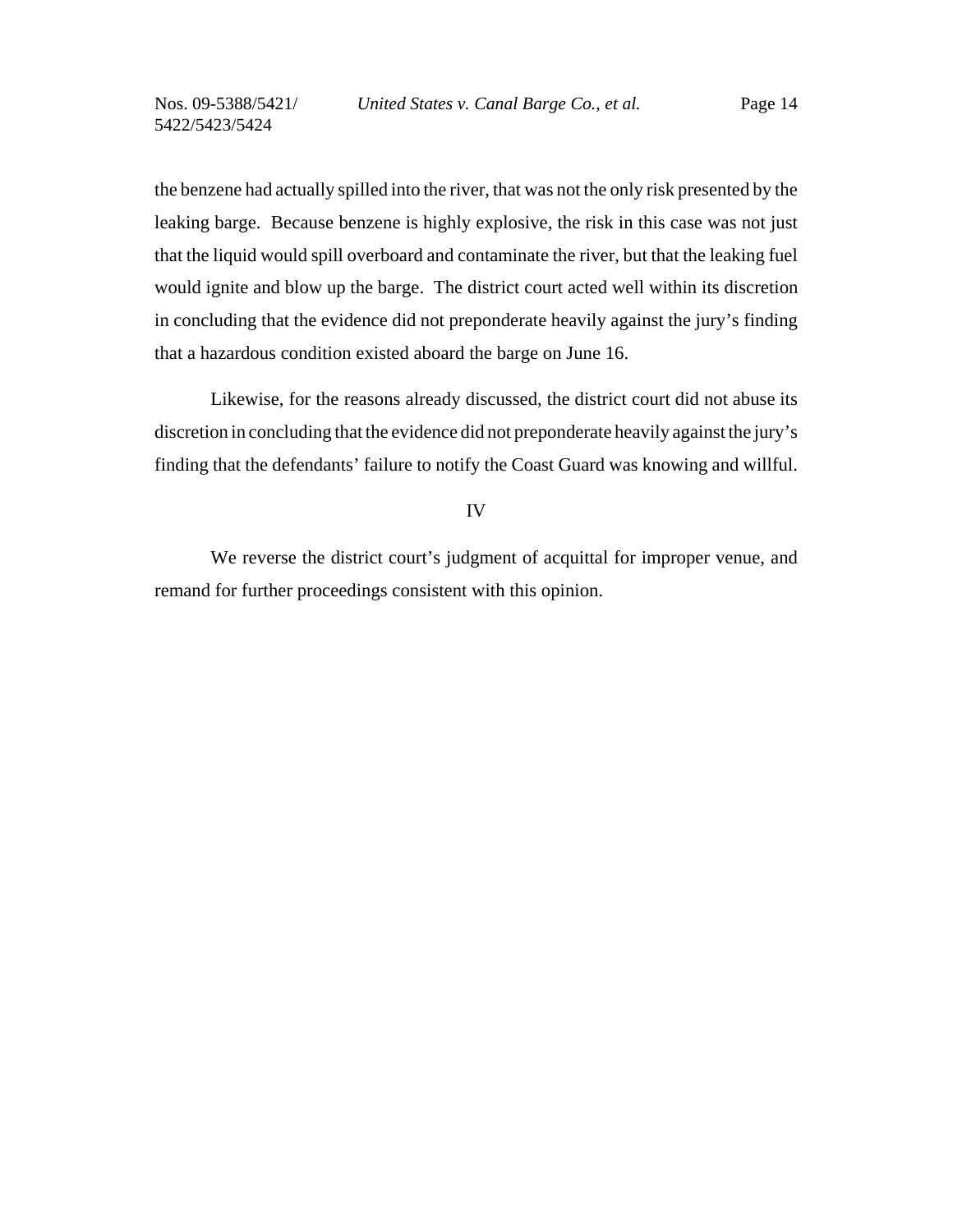## **CONCURRING IN PART AND DISSENTING IN PART \_\_\_\_\_\_\_\_\_\_\_\_\_\_\_\_\_\_\_\_\_\_\_\_\_\_\_\_\_\_\_\_\_\_\_\_\_\_\_\_\_\_\_\_\_\_\_\_\_\_\_\_\_\_\_\_**

**\_\_\_\_\_\_\_\_\_\_\_\_\_\_\_\_\_\_\_\_\_\_\_\_\_\_\_\_\_\_\_\_\_\_\_\_\_\_\_\_\_\_\_\_\_\_\_\_\_\_\_\_\_\_\_\_**

ALICE M. BATCHELDER, Chief Judge, concurring in part and dissenting in part. The majority opinion correctly concludes that there was sufficient evidence to convict Defendants. The evidence in favor of conviction was more than sufficient to withstand the limited scrutiny which we give such matters on appeal. I therefore concur in the majority opinion's affirmance of the district court's denial of Defendants' motions for judgment of acquittal and for a new trial. However, I must vigorously dissent from the majority opinion's conclusion that the failure to "immediately" notify the Coast Guard is a continuing offense.

Venue is a constitutional protection, U.S. Const. art. III, § 2 ("Trial shall be held in the State where the said Crimes shall have been committed . . . ."), as well as a statutory one, and we should always take appropriate care to assure that the government abides by relevant constitutional provisions. The majority opinion adopts the government's position in holding that the offense in this case, a violation of 33 U.S.C. § 1232(b)(1) and, by derivation, 33 C.F.R. § 160.215, is a continuing offense. The regulation in question requires "immediate[] notif[ication of] the nearest Coast Guard Sector Office or Group Office." The majority opinion concludes that its interpretation—that failure to *immediately* notify can be a *continuing* offense—is not only "a natural interpretation," but also "the most textually plausible" and "most sensible." I respectfully submit that the English language would only accept the majority opinion's interpretation after being bullied into submission.

A continuing offense, as correctly described by the majority opinion, is one in which the offense is "begun in one district and completed in another, or committed in more than one district." 18 U.S.C. § 3237(a). That description simply does not apply to the offense which Defendants committed. The failure to immediately notify the Coast Guard was an omission which became a complete and chargeable offense when, near St.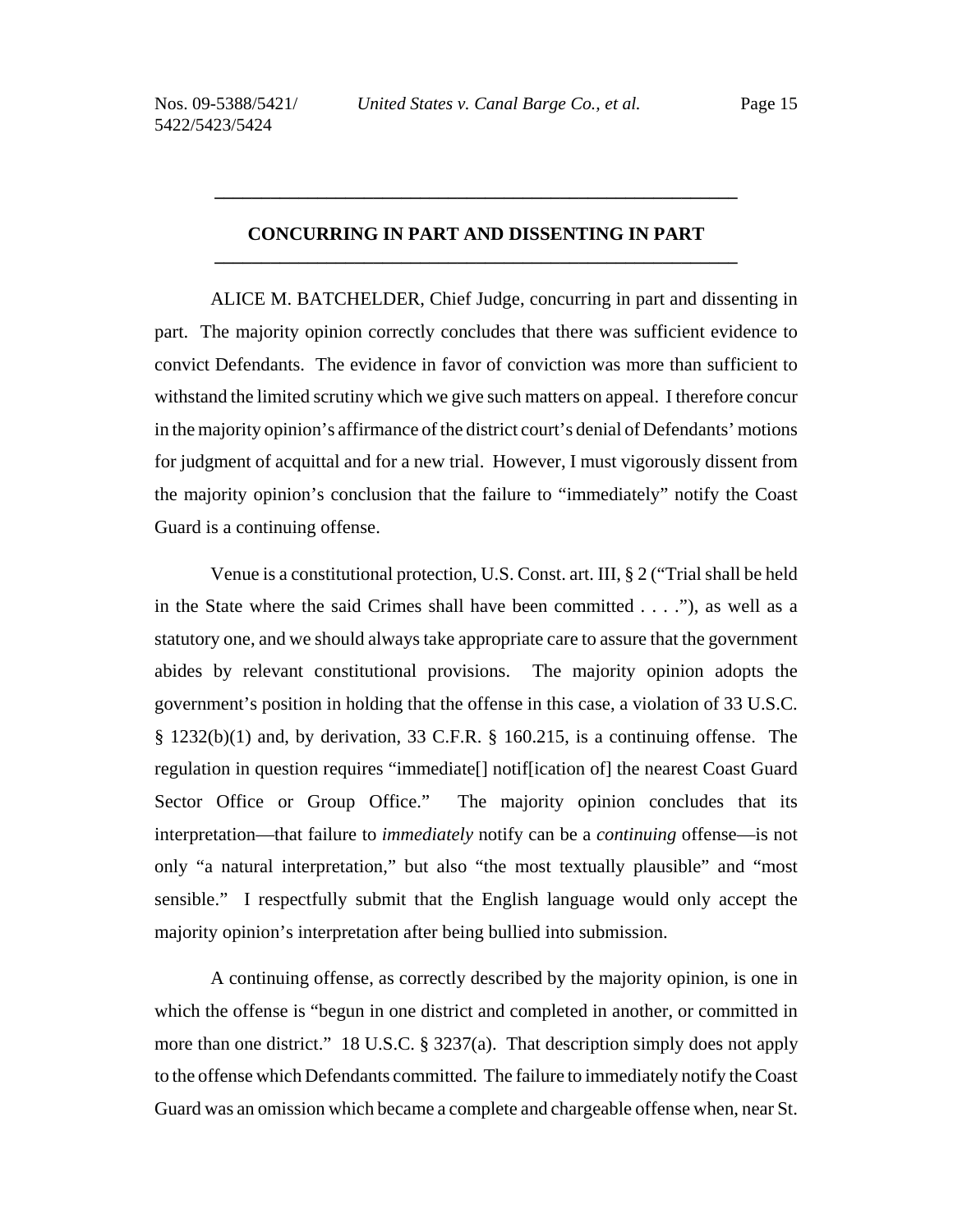Louis, Missouri, the leak was discovered and not reported to the Coast Guard. The majority opinion concedes this point, Maj. Op. at 6, but simultaneously concludes that the immediacy prong of the regulation merely starts the clock, a clock which continues running indefinitely until notice actually is given.**<sup>1</sup>**

I simply cannot make linguistic sense of the majority opinion's conclusion that a failure to *immediately* notify the nearest Coast Guard station can be an offense that is perpetual and ongoing. To support its holding, the majority opinion invokes *United States v. Cores*, 356 U.S. 405, 408-09 (1958), in which the Supreme Court held that the crime of "willfully remaining" in the United States after the expiration of a landing permit was a continuing offense. The majority opinion claims that the offenses of "willfully remaining" and "failure to immediately notify" are similar, but the comparison is simply untenable. If someone wrongfully remains past a deadline, he has violated the initial proscription, but the affirmative act of continuing to remain is the very act that is proscribed. In contrast, failure to *immediately* notify is an omission that is complete right now, not right now and then again every five, ten, or thirty minutes for the indefinite future. Once the violation is completed, there is no affirmative act that is being proscribed.

The First Circuit rejected a similar argument by the government in *United States v. Salinas*, 373 F.3d 161 (1st Cir. 2004). There, the government also argued that "a crime can be both complete and continuing for the purposes of venue analysis." *Id.* at 168. The First Circuit conceded that, "[a]s a theoretical matter, that proposition is true," but it clearly viewed the government's claim with great skepticism, and rejected that "one last arrow in [the government's] quiver," because doing so would "effectively authorize the government to choose a venue of its liking even when, as now, the crime was complete before a second district was implicated." *Id.* at 168-69. The First Circuit was especially concerned about the expansion of venue for crimes which, like the one

<sup>&</sup>lt;sup>1</sup>The majority opinion rejects the notion that this case has anything to do with statutes of limitations, yet it is only a very small step from the legal framework established by the majority opinion here to extend, indefinitely, the statute of limitations for violations of the pertinent regulation.